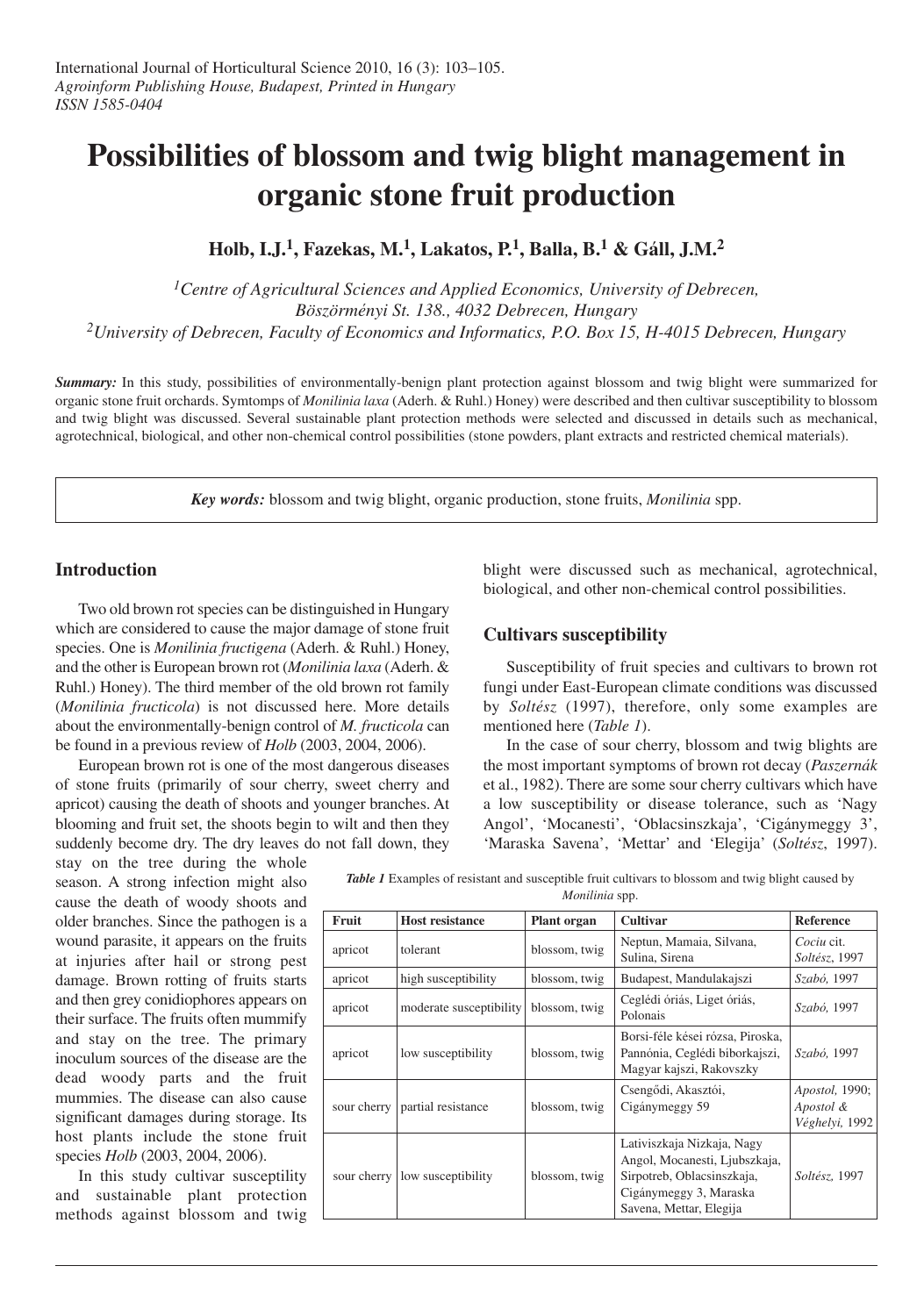Moreover, *Apostol* (1990) and *Apostol & Véghelyi* (1992) revealed that cvs. 'Akasztói' and 'Cigánymeggy 59' were partly resistant to *M. laxa.* Sour cherry cultivars of Pándy type are very susceptible to fruit rot (*Paszternák* et al., 1982). In the domestic cultivar assortment, the Pipacs cultivars (Korai pipacsmeggy, Pipacs 1) show a certain level of resistance. It has been known that cv. 'Csengôdi' is highly, though not absolutely resistant brown rot, therefore it is highly recommended for organic production (*Apostol,* 1990, *Apostol & Véghelyi,* 1992).

In the case of apricot blossom blight caused by *M. laxa* can be significant diseases. Susceptibility of cultivars is high if they are late blooming. In Romania, several apricot cultivars tolerant to brown rot were bred such as 'Neptun', 'Mamaia', 'Silvana', 'Sulina' and 'Sirena' (*Cociu* cit. *Soltész*, 1997). *Szabó* (1997) classified several apricot cultivars into brown rot susceptibility groups. He evaluated cvs. 'Budapest' and 'Mandulakajszi' as highly, 'Ceglédi óriás', 'Liget óriás' and 'Polonais' as moderately and 'Borsi-féle kései rózsa', 'Piroska', 'Pannónia', 'Ceglédi bíborkajszi', 'Magyar kajszi' and 'Rakovszky' as lowly susceptible to blossom and twig blights caused by *M. laxa*.

#### **Mechanical and agrotechnical control**

One of the most important control elements against European brown rot is the removal of primary inoculum sources. The mummified fruits should be regularly collected from the tree and from the ground. The blighted twigs and mummified fruits should be removed and destroyed during winter pruning. The mummies should be ploughed into the soil, so that they are destroyed as a result of the soil microbiological processes. Under foggy, humid weather conditions, severe blossom blight occurs. The damage is further increased if the canopy is dense. Therefore, we should aim to reach a less dense canopy, thereby we can significantly reduce the conditions favourable for infection (*Holb,* 2005).

#### **Biological control**

Biological control against European brown rot dates back to the 1960s. *Jenkins* (1968) found that some bacteria dissolve and destroy the hyphae of *Monilinia* species. Later, it has been proved that these bacteria also produce a significant amount of antibiotics. After the successful identification of the bacteria (*Bacillus cereus* and *B. substilis*), they have been successfully applied to prevent the fruit rot of stone fruits during storage (*Pusey & Wilson*, 1984). Since the end of the 1980s, Melgarejo and her research group has performed extended research in the field of biological control against *M. laxa* (*Table 2*). They have identified several antagonist species such as *Penicillium frequentans* (*Melgarejo* et al., 1989), *Penicillim purpurogenum* (*Larena & Melgarejo*, 1996), and *Epicoccum nigrum*

(*Madrigal* et al., 1991). Among the three species, *P. frequentans* and *E. nigrum* seem promising as regards their application in the practice. *Larena* et al. (2003) have produced a stabil bioproduct of *E. nigrum* in laboratory.

*Table 2.* Some organisms used in biological control against *Monilia* spp.

| <b>Target organism</b> | <b>Bioprotection agent</b>                                                                           |  |  |
|------------------------|------------------------------------------------------------------------------------------------------|--|--|
| M. laxa, M. fructigena | Trichoderma viridae                                                                                  |  |  |
| M. laxa                | Aspergillus flavus, Epicoccum nigrum,<br>Penicillium chrysogenum, P. frequentans,<br>P. purpurogenum |  |  |
| M. laxa                | Penicillium frequentans                                                                              |  |  |
| M laxa                 | Penicillium frequentans                                                                              |  |  |
| M. laxa                | Epicoccum nigrum                                                                                     |  |  |
| M laxa                 | Epicoccum nigrum                                                                                     |  |  |
| M. laxa                | Metschnikowia pulcherrima (yeast)                                                                    |  |  |

## **Approved chemical materials**

Three chemical compounds are permitted in Hungarian organic plant protection: elemental sulphur, lime sulphur and copper compounds (*Holb & Veisz*, 2005). Sulphur was the first pesticide used against brown rot diseases. Sulphur was applied in some regions in every 7 or 14 days from blossom until fruit maturity. These control measures were responsible for a substantial reduction in fruit losses, although the results were not satisfactory. Therefore, *Rudolph* (1925) developed a protective spray schedule that has proved relatively effective on apricots. The trees were sprayed with Bordeaux mixtures when the blossoms were at pink bud stage. Where the disease has been severe, two sprays were advised, one at tight cluster stage and one at full bloom. These sprays were phytotoxic to floral parts of the trees. In Hungary, in the early 1920's, *Béla Husz* proved the fungicide activity of Bordeaux mixture against *M. laxa* during bloom (*Berend*, 1957) and his recommendations were used until World War II. In the 1950's, liquid lime sulphur applications were suggested against blossom blight (*Ogawa* et al., 1954). However, authors noted that lime sulphur applications on blossoms may result in severe flower damage. Eradication of incipient fruit infection on cling peaches following rains during the last three weeks before harvest was shown to be possible with ground application of liquid lime-sulfur within 37 hours from the beginning of rain (*Ogawa* et al., 1954). Recently, *Holb & Schnabel* (2005) developed a lime sulphur and a wettable sulphur spray schedule against brown rot blossom blight of sour cherry for organic sour cherry production. Nowadays, copper-containing fungicides are the most frequently used chemicals against the disease in organic production. Control should be started already before bud burst with a high-volume spray. Critical periods are blooming and ripening. It has been known that a 0.2% copper-hydroxide hidroxid (e.g. Cuproxat FW) applied at tight cluster stage in sour cherry and apricot can significantly reduce the risk of brown rot infection. During blooming, the plants are highly sensitive to copper. Special